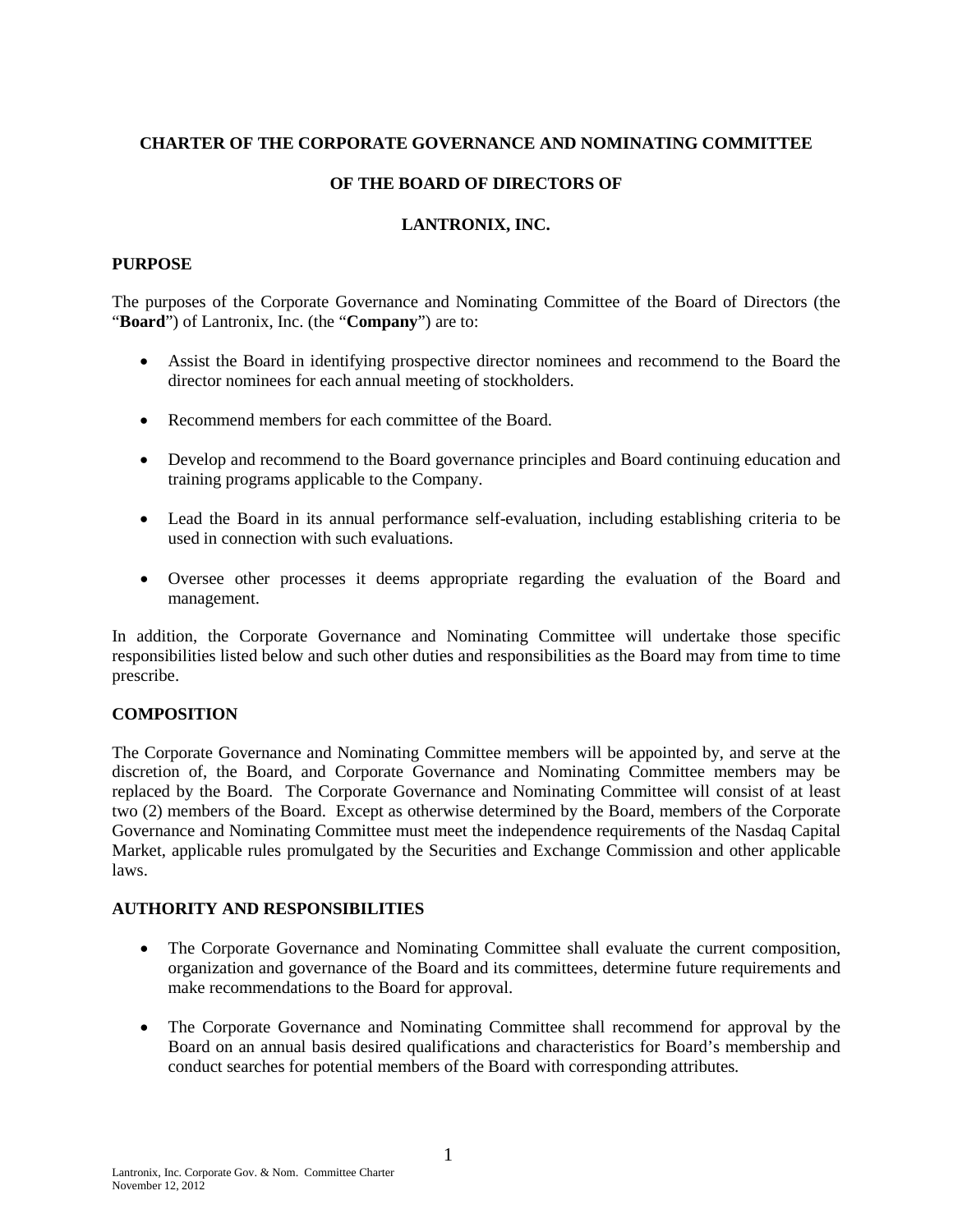- The Corporate Governance and Nominating Committee shall make recommendations to the Board regarding the size and composition of the Board and its committees, establishes procedures for the nomination process, and screens and recommends candidates for election to the Board.
- The Corporate Governance and Nominating Committee recommends to the Board whether to accept or reject a director resignation, or take other action, where a director fails to receive a majority vote as specified under our Bylaws and Corporate Governance and Committee Charter.
- The Corporate Governance and Nominating Committee shall evaluate and propose nominees for election to the Board on an annual basis. The Corporate Governance and Nominating Committee shall consider stockholder nominees for election to the Board. With respect to diversity, the Committee may consider such factors as differences of viewpoint, professional experience, education, skill, and other individual qualities and attributes that contribute to board heterogeneity, including characteristics such as race, gender, national origin and sexual orientation. In performing these tasks the Corporate Governance and Nominating Committee shall have the authority to retain and terminate any search firm to be used to identify director candidates.
- The Corporate Governance and Nominating Committee or the Board shall evaluate the "independence" of directors and director nominees against the independence requirements of the NASDAQ Rules, applicable rules and regulations promulgated by the Securities and Exchange Commission and other applicable laws.
- The Corporate Governance and Nominating Committee shall evaluate the performance of and, if appropriate, recommend termination of particular directors in accordance with the Board's governance principles, for cause or for other appropriate reasons.
- The Corporate Governance and Nominating Committee shall evaluate and make recommendations to the Board concerning the appointment of directors to committees of the Board and the selection of such committee chairpersons.
- The Corporate Governance and Nominating Committee may develop and recommend to the Board a set of corporate governance principles applicable to the Company.
- The Corporate Governance and Nominating Committee shall oversee the director performance evaluation process.
- The Corporate Governance and Nominating Committee may form subcommittees for any purpose that the Corporate Governance and Nominating Committee deems appropriate and may delegate to such subcommittees such power and authority as the Corporate Governance and Nominating Committee deems appropriate.
- The Corporate Governance and Nominating Committee shall make regular reports to the Board.
- The Corporate Governance and Nominating Committee shall review and reassess the adequacy and scope of this Charter periodically and recommend any proposed changes to the Board for approval.
- The Corporate Governance and Nominating Committee shall annually review its own performance.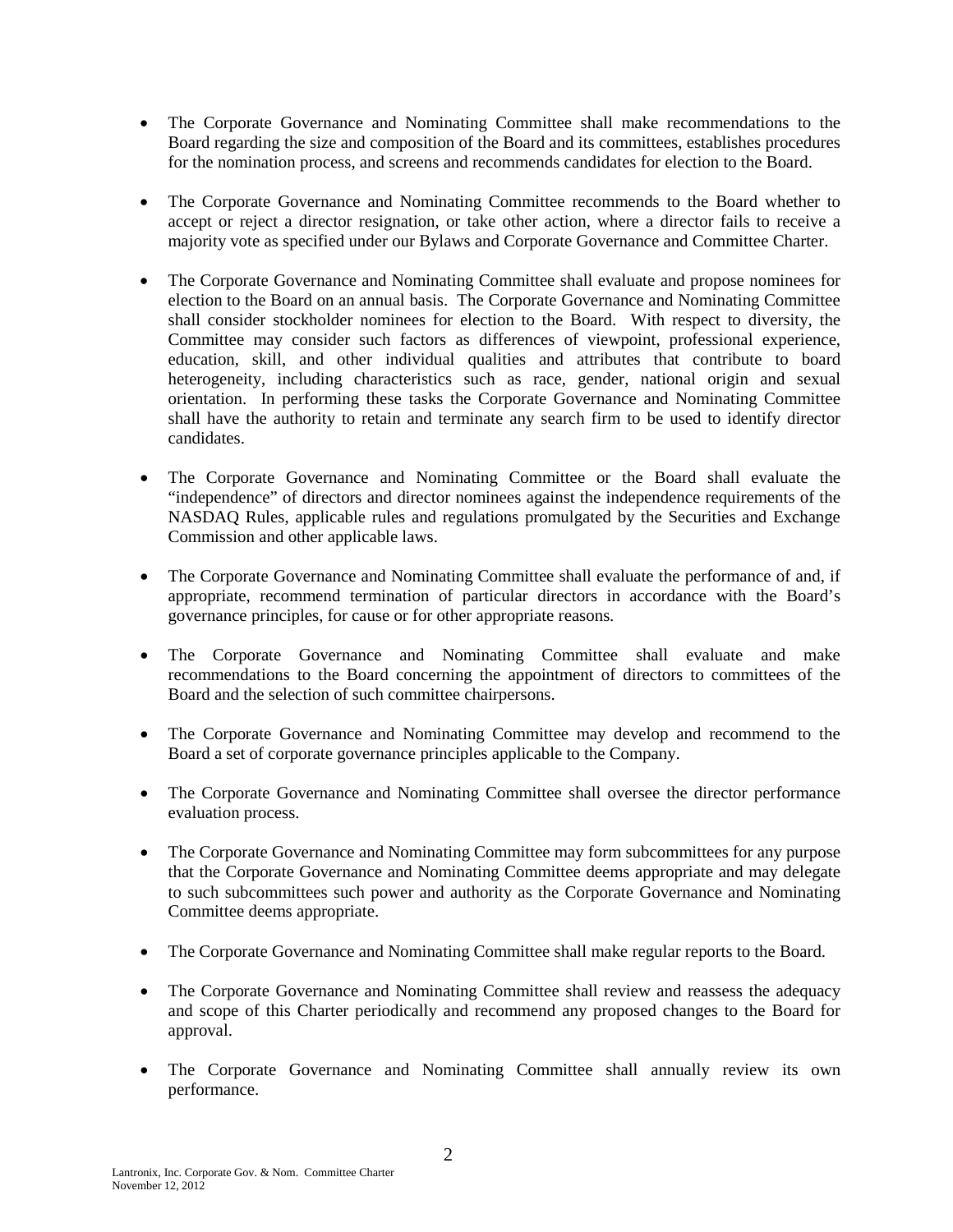- The Corporate Governance and Nominating Committee shall have authority to obtain advice and assistance from internal or external legal or other advisors.
- Each director must submit his or her Irrevocable Resignation (as defined below) in writing to the Chairman of the Corporate Governance and Nominating Committee. The Corporate Governance and Nominating Committee will recommend, and the Board will nominate, for election as a director only a candidate who has tendered, prior to mailing of the proxy statement for the annual (or special) meeting at which he or she is to be re-elected as a director, an irrevocable resignation authorized by Section 141(b) of the Delaware General Corporation Law that will be effective upon (i) the failure to receive the required vote at any annual or special meeting at which the candidate is nominated for re-election and (ii) Board acceptance of the resignation (an "Irrevocable Resignation"). In addition, in order to fill director vacancies and new directorships, the Corporate Governance and Nominating Committee will recommend, and the Board will elect, only candidates who tender, at or prior to the time of their appointment to the Board, the same form of Irrevocable Resignation tendered by other directors in accordance with these requirements.
- The Corporate Governance and Nominating Committee (or such other Committee comprised of independent directors as the Board may appoint) will consider the Irrevocable Resignation submitted by any director not receiving the requisite number of votes to be elected pursuant to Article III, Section 3.3 of the Bylaws of the Corporation and will recommend to the Board the action to be taken with respect to such tendered resignation (*i.e.* whether to accept or reject the tendered offer of resignation, or whether other action should be taken).
- Any director whose Irrevocable Resignation is under consideration pursuant to these director election procedures may not participate in any decision whether to accept his/her resignation offer, whether such decision is related to such director's service on the Corporate Governance and Nominating Committee ( or such other Committee comprised of independent directors as the Board may appoint) or the Board.
- The Board shall act on the tendered offers of resignation, taking into account the recommendation of the Corporate Governance and Nominating Committee (or such other Committee comprised of independent directors as the Board may appoint), and shall publicly disclose (by press release, a filing with the Securities and Exchange Commission or other broadly disseminated means of communication) its decision regarding the tendered offers of resignation and the rationale behind the decision within 90 days from the date of the certification of the election results. In determining whether to accept or reject any offer of resignation, the Corporate Governance and Nominating Committee (or such other Committee comprised of independent directors as the Board may appoint) and the Board may consider any factors they deem relevant in deciding whether to accept a Director's resignation. Notwithstanding the foregoing, if the acceptance by the Board of all of the then pending offers of resignation would result in the Corporation having fewer than five directors who were in office prior to the applicable election, the Board may elect to extend such 90-day period by an additional 90 days if the Board shall determine that such an extension is in the best interests of the Corporation.
- If any incumbent director's offer of resignation is not accepted by the Board, such director shall continue to serve until the next annual meeting or until his or her successor is duly elected and qualified, subject to such director's earlier death, resignation, disqualification or removal. If a director's offer of resignation is accepted by the Board, or if a nominee for director is not elected and the nominee is not an incumbent director, then the Board, in its sole discretion, may fill any